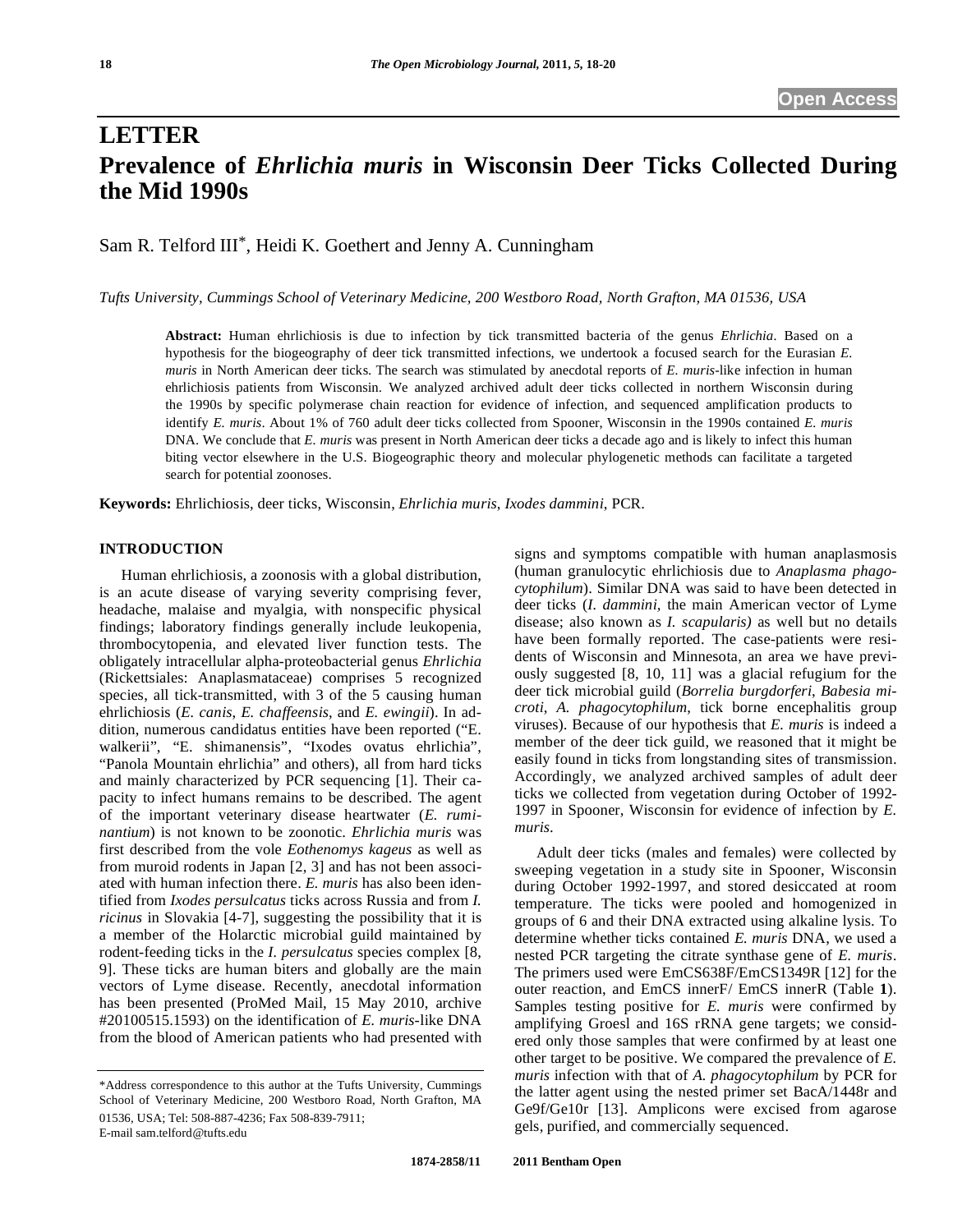| <b>Name</b>          | <b>Sequence</b>                | <b>Target</b>    | <b>Size</b> | <b>Source</b> |
|----------------------|--------------------------------|------------------|-------------|---------------|
| EmCS638F             | <b>TACAGATTTCTCAAGAATATACA</b> | citrate synthase | 712         | [12]          |
| EmCS1349R            | AATGCAATGTTTTCTAATTCTAC        |                  |             |               |
| EmCS innerF          | TGGCATGTTTTTCTGCCT TA          | citrate synthase | 641         | this study    |
| EmCS innerR          | <b>TGACCAAAACCCATTAATCTTG</b>  |                  |             | this study    |
| MUR-Groel-F          | GGATCCATTGGCTCTTGCTA           | Groel            | 970         | this study    |
| MUR-Groel-R          | <b>CCACCAACCTTTAAGACAGCA</b>   |                  |             | this study    |
| MUR-Groel-INF        | AAGGGATTCAAAGAATTGGATG         |                  | 617         | this study    |
| <b>MUR-Groel-INR</b> | <b>CCACCAACCTTTAAGACAGCA</b>   |                  |             | this study    |
| BacA                 | AGAGTTTGATCCTGGCTCAG           | 16S              | 596         | [13]          |
| Mur1R                | CGCTATCCTCTTTCGACCTCT          |                  |             | this study    |

**Table 1. Primers used for PCR to Detect and Confirm the Presence of** *E. muris* **DNA** 

 Of 760 ticks, 7 (maximum likelihood estimate of prevalence for pooled samples 0.94% [95% confidence interval, 0.42-1.9]) tested positive for *E. muris*-specific DNA. Phylogenetic analysis (Fig. **1**) demonstrates that the sequences we detected (GenBank submissions HQ660491-HQ660497) in the Spooner ticks clustered with those from Eurasian *E. muris*, and we conservatively interpret the small degree of nucleotide difference as due to geographic variation as opposed to evidence for a "new" agent. We analyzed 670 of the 760 ticks for *A*. *phagocytophilum* DNA and 3 were considered positive (MLE 0.45% [0.12, 1.2]). It is likely that the mode of storage (desiccation) diminished sensitivity of the assays because we previously reported a prevalence of about 4% (by microscopy) for *A. phagocytophilum* from the Spooner site [14]; thus, the prevalence of *E. muris* is likely greater.

 We conclude that *E. muris* was present in Wisconsin more than a decade before the recent anecdotal report of atypical human ehrlichiosis cases, and that it was as prevalent in host-seeking adult deer ticks there as was *A. phagocytophilum*. The Spooner area was where erythema migrans was first noted in North America [15], where the first Midwestern cases of *B. microti* babesiosis occurred [16] and where the first cases of HGE were detected [13]. Our field sampling in Spooner during the 1990s reflected an interest in the comparative ecology of *B. microti*, *A. phagocytophilum* and deer tick virus with respect to the New England terminal



**Fig. (1).** Phylogenetic analysis of *Ehrlichia* sp. DNA amplified from archived adult deer ticks collected in Spooner, Wisconsin during 1992- 1997. DNA sequences of other *Ehrlichia* spp. were downloaded from NCBI Genbank, aligned using ClustalW, and then adjusted by eye using GeneDoc. MEGA was used to generate neighbor-joining trees for citrate synthase (left panel) and groesl (right panel) sequences using the Kimura 2-parameter model. 500 bootstrap replicates were done to assess the stability of the resulting branch nodes.